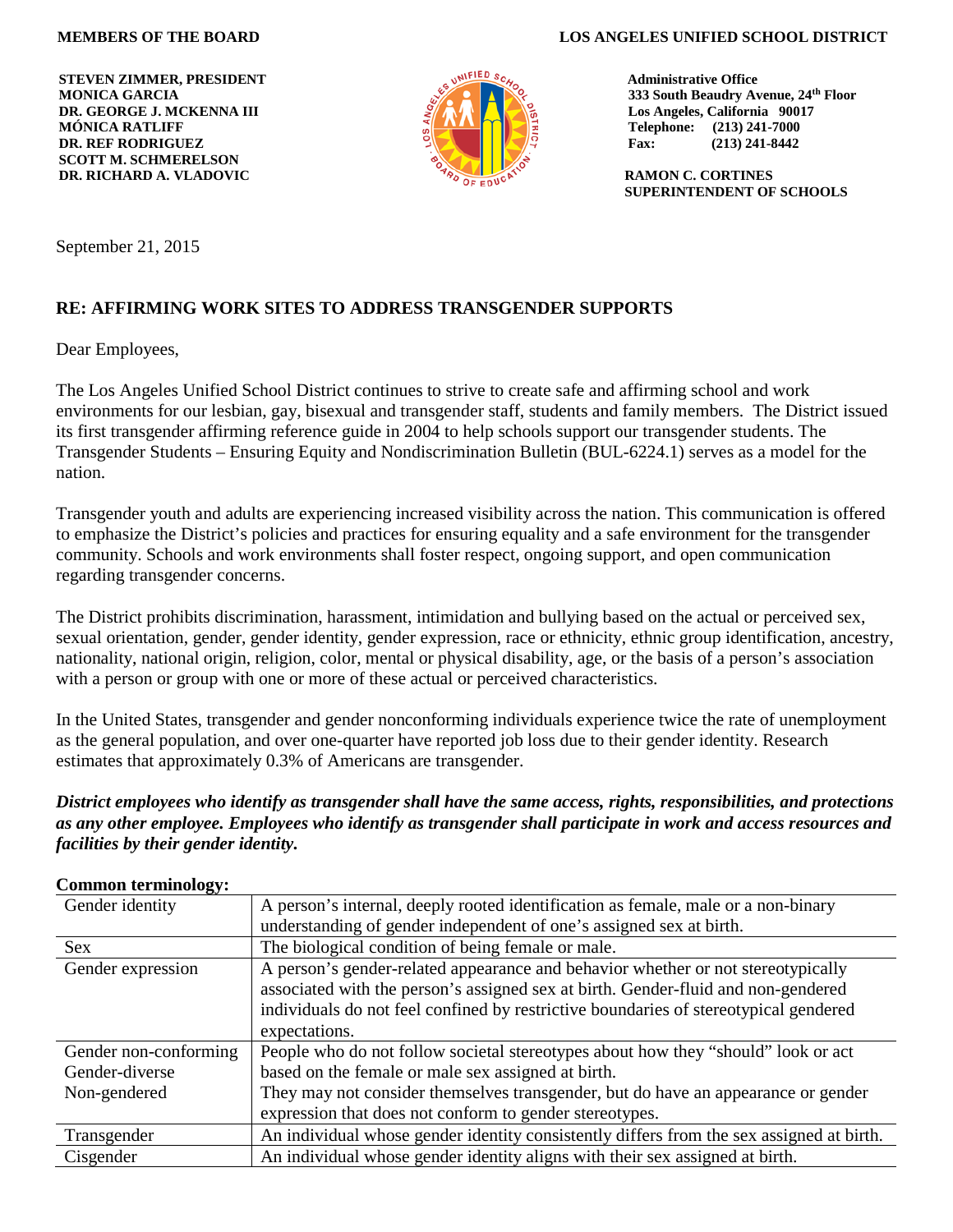| Transitioning    | The process of modifying one's presentation to be recognized as the gender with which<br>the person identifies. |
|------------------|-----------------------------------------------------------------------------------------------------------------|
| Preferred gender | The pronoun markers (he/she/they) used to describe a person                                                     |
| pronouns         |                                                                                                                 |

## **Transitioning Employees**

Transitioning is the process of modifying one's physical characteristic or manner of gender expression to be recognized as the gender with which the person identifies. For example, a person who was assigned female at birth and is transitioning to male, may adopt a stereotypical masculine presentation, which could include attire, hair style, gender markers (him, his), and a male name. Not all transgender individuals follow the same transition process and they are all entitled to the same considerations as they undergo their transition.

Every transgender person's journey is unique. When an employee transitions, the school and work site shall work with the employee and manage communications to their colleagues and students. Allow the transitioning employee to set a comfortable pace for changes to be implemented at work.

# **Privacy and Confidentiality**

A person's status as transgender is private and may not be shared except by the individual. The medical, personal and intimate details of an employee's transition are personal and private. That being said, there are many ways the employee who is transitioning can inform colleagues and students of the change regarding a preferred name and gender marker. For example, one employee may prefer a quick start in which all co-workers, students, and students' families are informed about the transition prior to a break, and returns presenting in the new gender role. Another employee may prefer a more gradual transition, in which colleagues, students, and students' families are notified of the transition plan, but the employee does not actually present in the new gender role for a period of time until comfort is established.

### **Restrooms and Facilities**

Transgender employees are permitted to use the restroom or facility that corresponds to their expressed gender identity. It is prohibited to require or expect a transgender employee to use a gender-neutral restroom.

### **Official and Unofficial Name and Gender Changes**

All staff and students at the work site shall make every effort to use the preferred name and pronouns consistent with the employee's gender identity. While inadvertent slips or honest mistakes may occur, the intentional and persistent refusal to respect an employee's gender identity is a violation of District policy. The employee's preferred name shall appear on all unofficial records (e.g., staff ID, classroom rosters, telephone directory). Official records, such as payroll and benefits, may require documentation demonstrating a legal name and gender change.

# **Reporting Violations:**

Employees have an affirmative duty to report discrimination and harassment or other violations of District policy. Any District employee who believes they have experienced or witnessed discrimination or harassment is encouraged to report it to their supervisor or the Equal Opportunity Section.

Sincerely,

 $\phi$ . Cortines Superintendent of Schools

Attachment